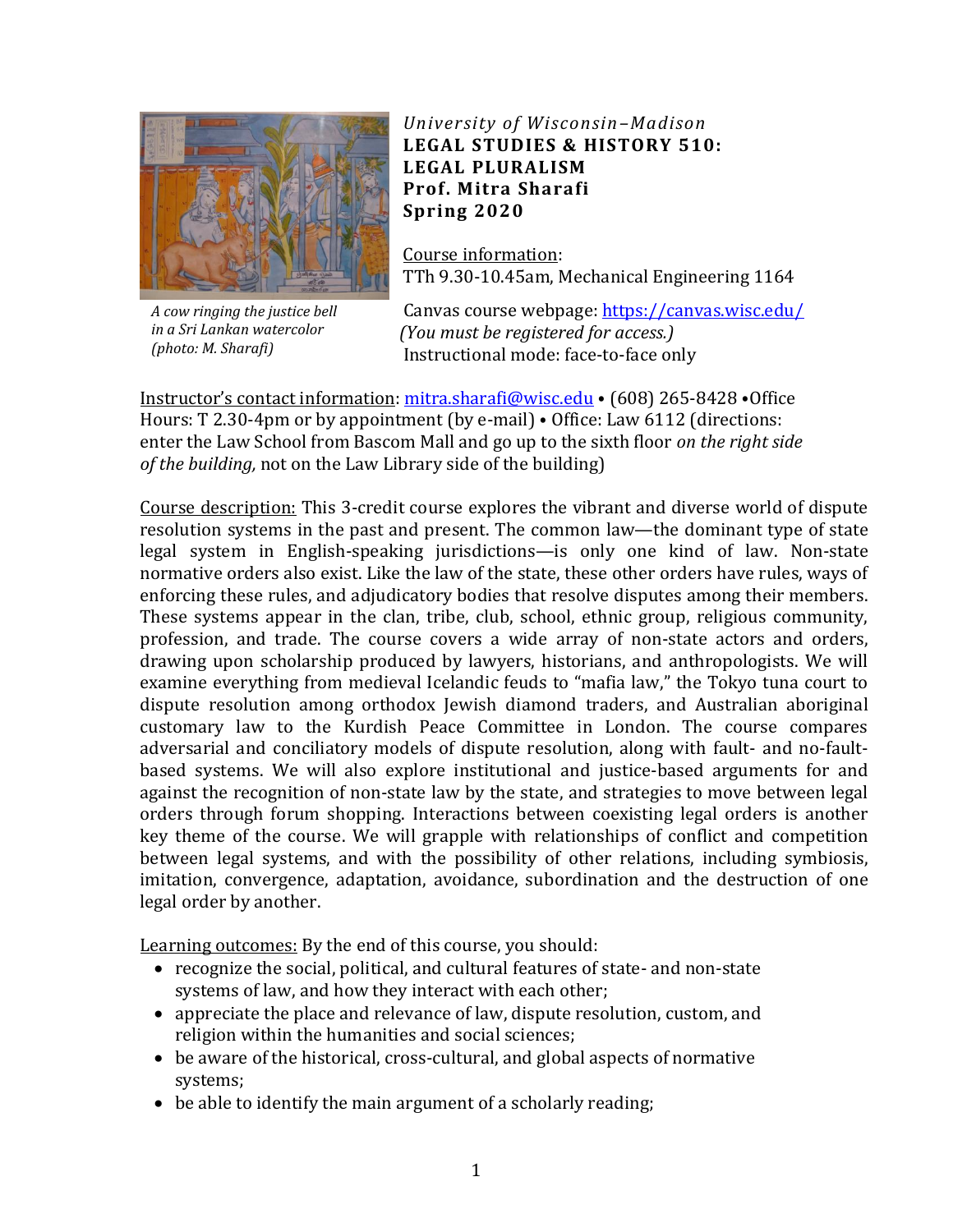- be skilled at writing essays that make an argument in relation to secondarysource readings;
- be able to give an oral presentation based on independent research; and
- be able to productively contribute to in-class discussion.

If you are taking the graduate version of this course, you should also be able to:

- describe and critically assess developments in the scholarly literature; and
- advance an argument grounded in primary-source evidence in an extended research paper

How this course meets credit-hour policy standards: This course meets as a group for two 75-minute sessions per week and carries the expectation that you will spend an average of 3 hours outside of class for each class period. In other words, in addition to class time, you should plan to allot an average of 6 hours per week for reading, writing, preparing for discussions, and/or studying for exams for this class.

Grades & Course Requirements: Your final grade will be based upon the following:

- Reading responses and draft feedback (5%): You will be required to submit:
	- a. **three very short reading responses to class readings (max. 150 words) for any three classes marked with an asterix (\*) below. You must sign up for these classes on a first-come, first-served basis (any time until the work is due) on our course website.** Your reading response should consist of: (1) a succinct response to the reading questions for the day (listed on the syllabus), and (2) a question of your own, prompted by the readings. You should type your reading response directly into Canvas. (You can alternatively e-mail it to me if there are any issues with Canvas.) You should do no outside research for the reading responses. These reading responses will only be graded for completion, meaning that I will not give you a grade or comments, but will simply indicate that you are getting credit for the reading response. If the standard is extremely low or incomplete or if your reading response is up to 5 hours late (see below), I reserve the right to give only partial credit (or no credit, in extreme cases). I will not accept reading responses that are more than 5 hours late. Please note: I will accept make-up reading responses (no need to sign up) on the last day of class only (Class 27).
	- b. **one round of "track changes" feedback on classmates' research paper drafts**: Once everyone has selected topics, you will be assigned to Group 1-4 for our research paper-based presentation sessions (Classes 21-24). During one of these sessions, you will give a short presentation based on your research paper draft. During another session (assigned to you according to your presentation group), you will read your classmates' first drafts and use "track changes" to add edits and comments. Your classmates will then use this feedback to revise their papers and submit the final versions of the paper.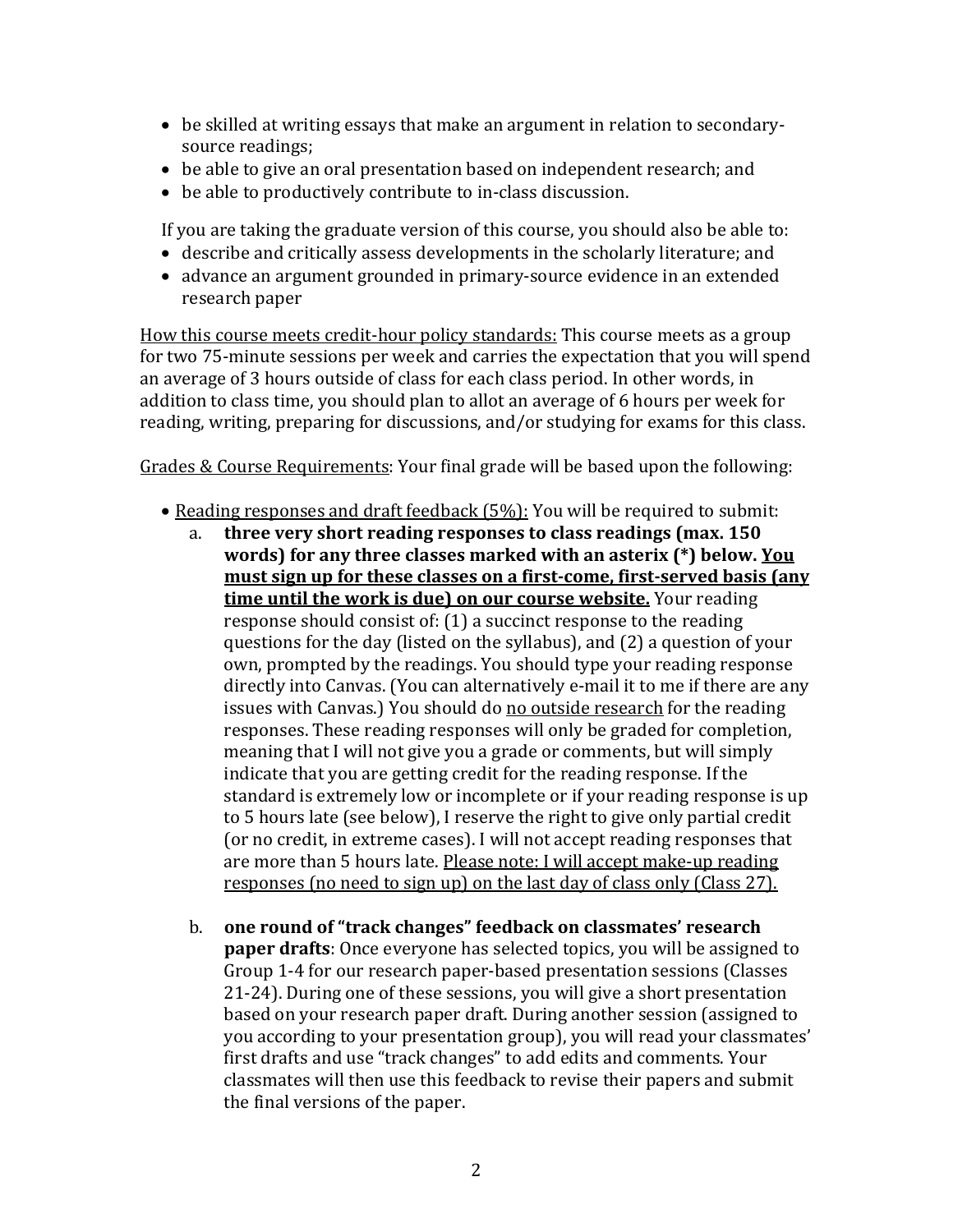Your reading responses and draft paper feedback will be due electronically (submitted via our course website) **Mondays by 12 noon for a Tuesday class or Wednesdays by 12 noon for a Thursday class**. There will be a penalty for lateness (=work submitted after 12 noon but before 5pm on the day before class) and for reading responses that exceed the word limit. I will not accept submissions received after 5pm on the day before class. I will also not notify you when your response or feedback is late or missing. \**It is your responsibility to know when your submissions are due. \** There will be one opportunity to make up for a missed reading response or feedback round: Class 27. To boost your participation grade, you may submit feedback on your classmates' drafts on a session not assigned to you.

- Midterm exam (25%): Our closed-book midterm exam will take place during **Class 14 (Tuesday, March 10)** in \***Sewell Social Science Computer Lab, room 3218**.**\*** *Please note that our exam will \*not\* be held in our normal classroom or building.*
- Research paper (20%)**:** In this short research paper, you will analyze one LPrelated controversy or example of two normative systems interacting through a particular issue (2,500-3,000 words, plus bibliography). Please identify your topic via the sign-up screen on our Canvas course page (max. one student per topic). I will provide a list of potential topics on the website, but you may also choose a topic that is not on the list if you obtain my prior approval. I highly recommend that you come to see me during office hours about your paper at least once.

You may *sign up* via our Canvas course page any time during the two weeks after the opening of the list at **7pm on T, Feb.4, 2020**. You must have signed up for a topic by **7pm on T, Feb.18, 2020**. A penalty will be applied to your overall paper grade if you sign up late.

You must *submit the first draft of your paper* by **12 noon one week before your in-class presentation** (presentations will take place during Classes 21- 24). For example, if your presentation is scheduled for Thursday, April 16, then your first draft will be due by 12 noon on Thursday, April 9. Your short oral **presentation** will summarize your paper. Your classmates assigned to your presentation class will read your first draft and provide you with written comments, which I will read first. The whole class will also have the chance to ask you questions on your work following your presentation. Using your classmates' comments, you will revise your first draft and *submit your final version of your paper* by **12 noon one week after your in-class presentation.** Continuing with the example above, this means that if you give your presentation on Thursday, April 16, your first draft will be due by 12 noon on Tuesday, April 9 and your final version will be due by 12 noon on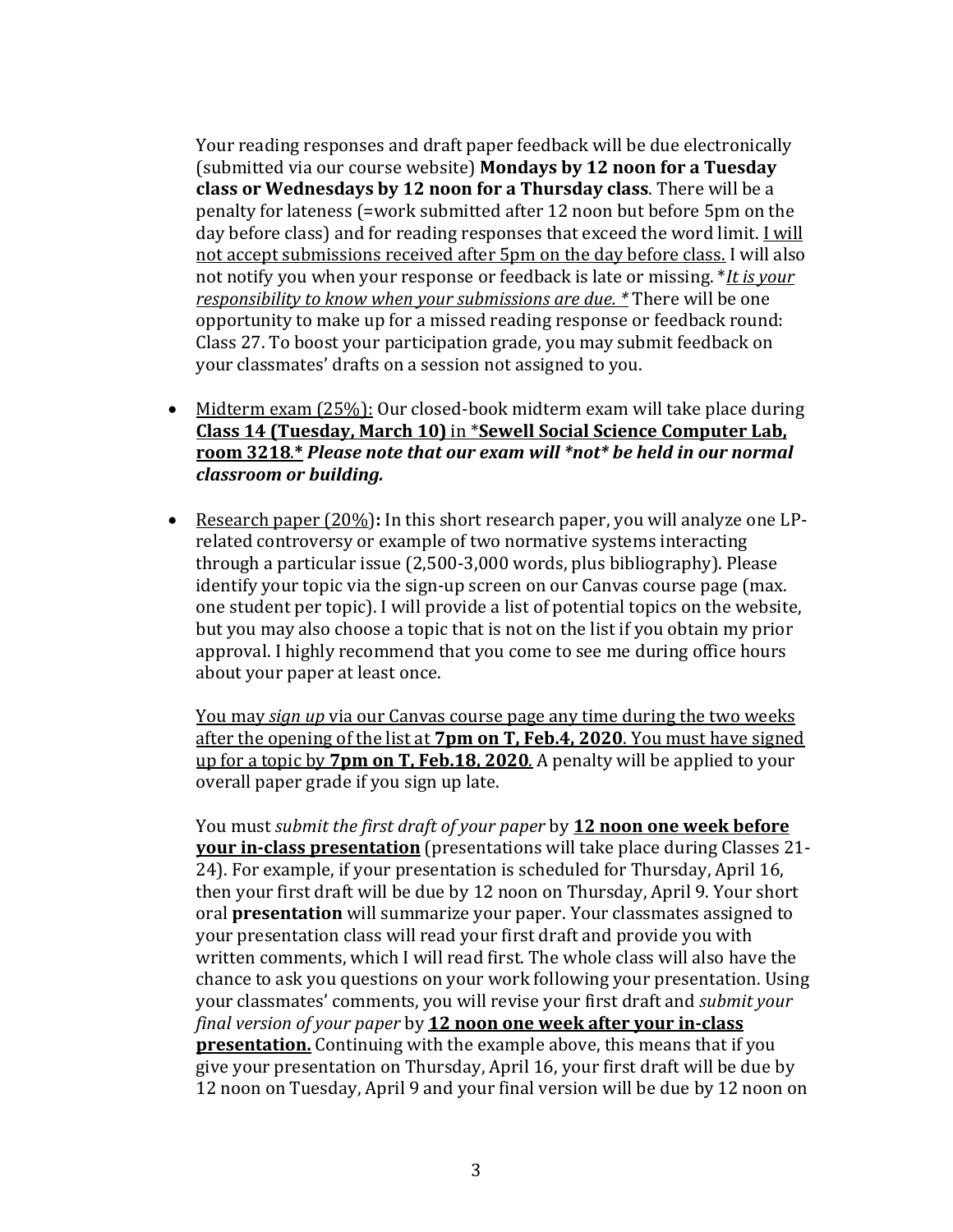Tuesday, April 23. You must include with your final submission a cover note explaining changes made in response to your classmates' comments. Up to 48 hours after the final paper deadline, late papers will be accepted with a 5 point penalty (the paper will be graded out of 100 points) for every 12 hours that the paper is late. Late papers submitted more than 48 hours after the deadline will not be accepted. \**It is your responsibility to keep track of the scheduling deadlines associated with all stages of your paper.\**

- Final exam (30%): Our closed-book final exam will take place on **Tuesday, May 5, 2020 at 2.45pm-4.45pm** in **\*Sewell Social Science Computer Lab, room 3218.\*** *Please note that our exam will \*not\* be held in our normal classroom or building.*
- Class attendance  $(10\%)$ : Coming to class is essential. This means arriving punctually and staying until the end of class.
	- Lateness**:** Arriving more than 15 minutes late or leaving more than 15 minutes early counts as an absence from that day's class. Arriving late (=up to 15 minutes after I have taken attendance) **three or more times** constitutes chronic lateness and will be factored into your attendance grade.
	- Absences**:** I will take attendance at the beginning of each day's session. **You may miss up to two classes unexcused during the semester**. There will be no deductions for these two absences, and there is no need to let me know that you will be missing these classes. Beyond these two absences, however, missing a class will count as an unexcused absence. Exceptions include missing class for medical, military, or athletics-related reasons (all with documentation), or for religious reasons (with prior notice). Missing class for a family vacation (beyond your two permitted absences) will count as an unexcused absence. **You will automatically fail the class if you have more than four unexcused absences** (i.e., without documentation for an exception listed above and beyond the two allowable absences) during the semester**.** If you have an ongoing medical condition that may cause periodic absences, please let me know (with documentation) as soon as possible during the semester. In such cases, we can set up alternative arrangements pertaining to attendance policy.
- Class participation (10%)**:** You are expected to contribute regularly to class discussions. If you are uncomfortable speaking in class, you should come to see me during office hours in order to express your thoughts on course materials in an alternative setting. Participation is particularly important on the days when you have submitted a reading response. You should be aware that absences may have an adverse effect not only on your attendance but also on your participation grade, as you cannot participate if you are not present.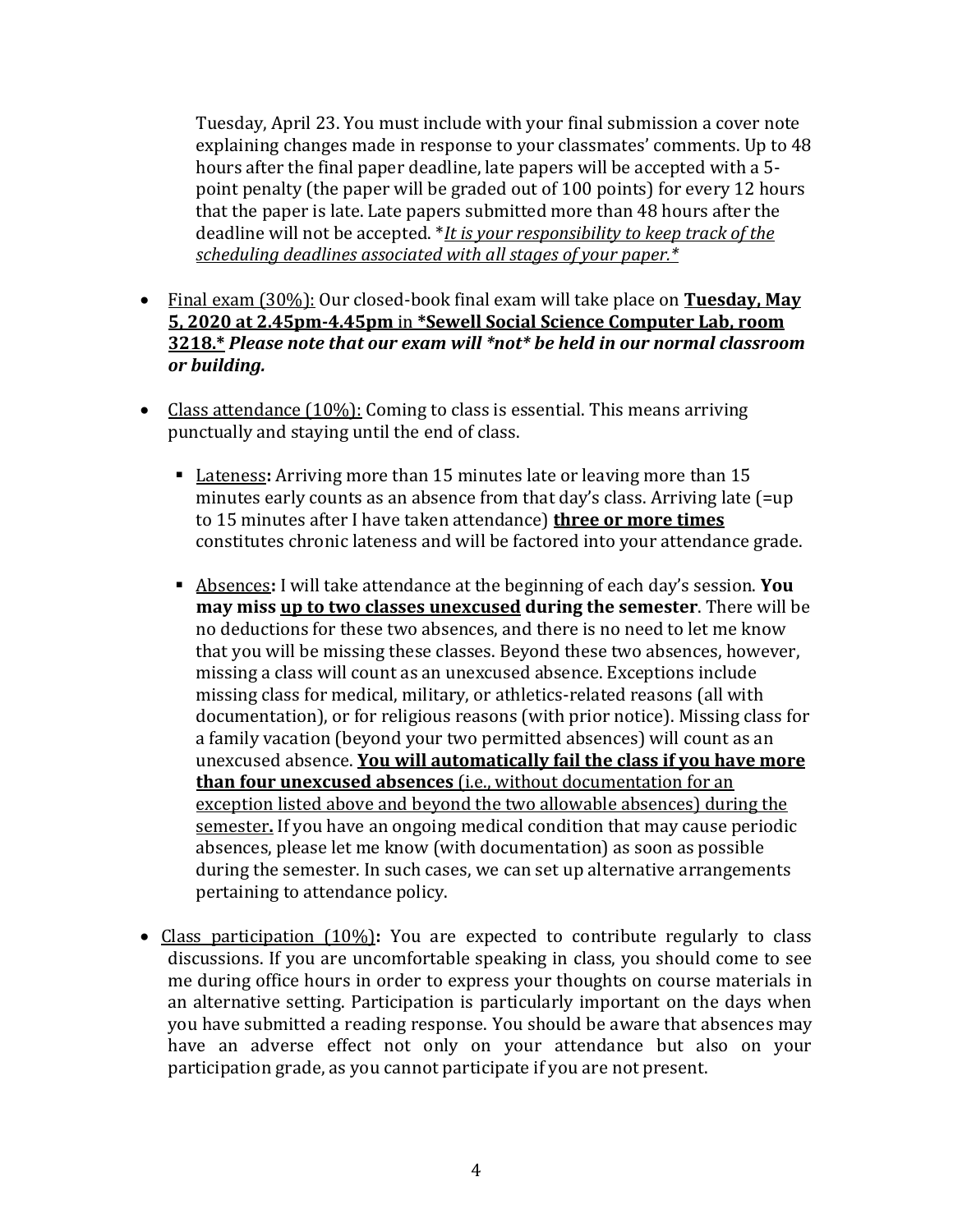- Graduate version of this course: If you are taking this course as a graduate student, your grade will be based on the three reading responses described above (5%) and an extended research paper (5,000-6,000 words, plus bibliography) due toward the end of the semester (date to be agreed upon with instructor) (75%), along with attendance (10%) and participation (10%). You will not take the midterm or final exam, nor will you be required to give a presentation or attend Classes 21-24 (Presentations of groups 1-4). You should prepare your research paper in consultation with instructor, and you should read broadly in the field of legal pluralism so that you can situation your topic within it. A good place to start is with the following review of the field: Sally Engle Merry, "Legal Pluralism," *Law and Soc. Rev.* 22 (1988) 869-96.
- Grading scale:
	- A: 90% and above
	- AB: 85-89%
	- B: 80-84%
	- BC: 75-79%
	- $C: 65 74\%$
	- $\bullet$  D: 55-64%
	- F: below  $55\%$

See the grading rubric posted on our course website.

Disabilities or other medical issues:

• If you have a **disability, learning difficulty or other medical condition** that you feel may affect your work, attendance or participation in our course, please let me know (with documentation) as early as possible during the semester. Any such discussions will remain confidential. The McBurney Disability Resource Center offers special facilities through which students may take exams (for instance, with time and a half), so it is important that you let me know of any special support you may require:<http://www.mcburney.wisc.edu/> Where appropriate, we may also set up alternative arrangements pertaining to attendance.

Diversity and inclusion:

• Diversity is a source of strength, creativity, and innovation in this course and at UW-Madison. I value the contributions of each person and respect the profound ways your identity, culture, background, experience, status, abilities, and opinion enrich the university community. I also see the pursuit of pedagogical excellence in teaching and diversity as inextricably linked goals. The University of Wisconsin-Madison fulfills its public mission by creating a welcoming and inclusive community for people from every background – people who as students, faculty, and staff serve Wisconsin and the world. <https://diversity.wisc.edu/>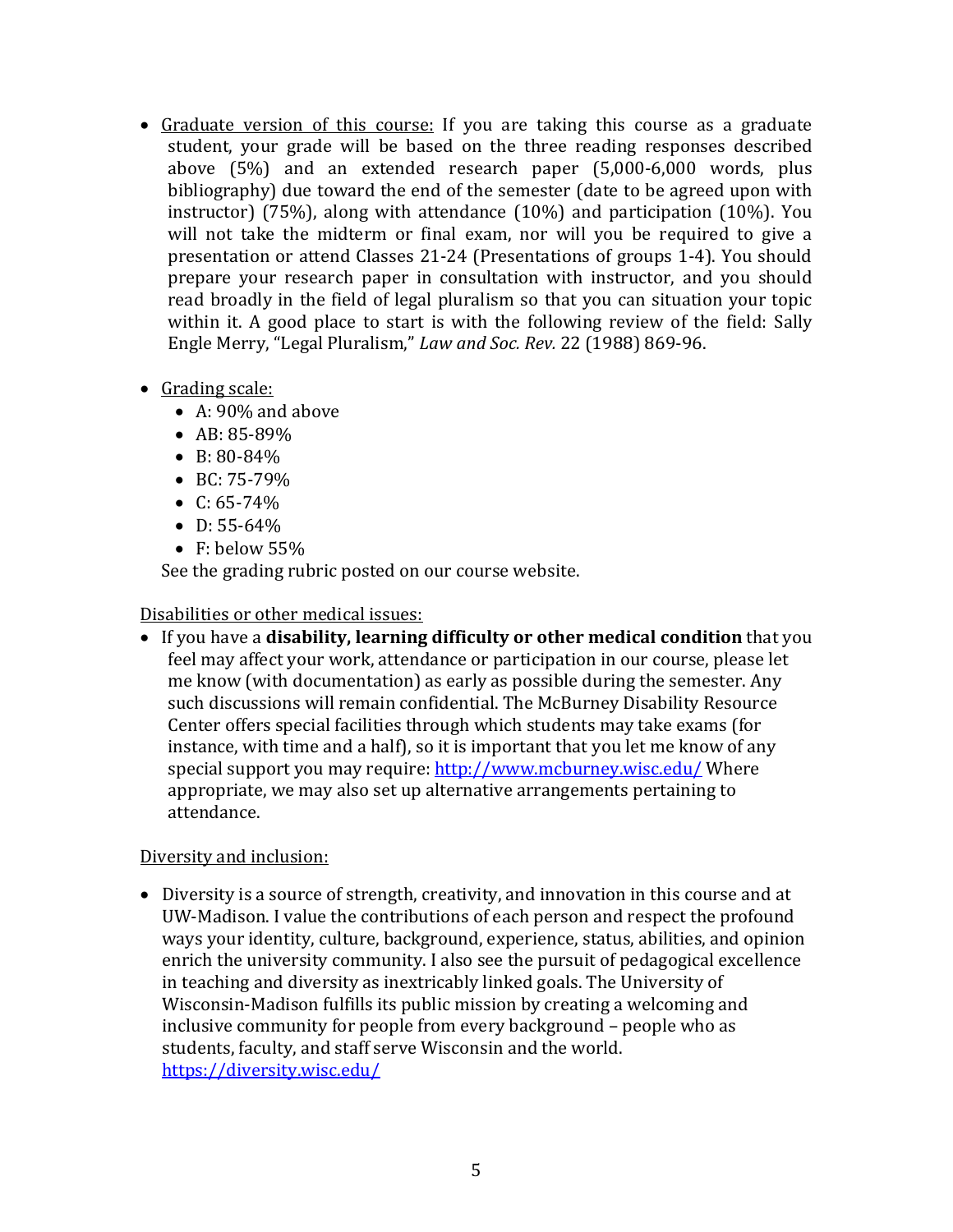## Format for written Work:

- Reading responses: You should type your responses directly into Canvas in the dropbox for the relevant class number. You should submit annotated versions (using "track changes") of your classmates' research paper drafts to the relevant dropbox on Canvas.
- Research paper: Your research paper should be typed in 12-point font with 1inch margins, double-spaced, and submitted electronically via our Canvas course page. If in doubt about whether your submission has been properly submitted using Canvas, please also e-mail your paper to me. However, our Canvas dropboxes are my preferred method of submission.

## Course materials:

• All **readings** for the course are available **electronically** through our Canvas course website. Because laptops may not be used in class (see below), I recommend that you bring summary notes to class if you want to avoid printing out the readings for each day's class. Your summary notes should enable you to answer the reading questions for the day's readings (posted on the syllabus for each class). I also recommend that after taking notes on a reading, you fill in the following headings in one sentence each: 1. summary of the main argument, 2. most important contribution, 3. most serious criticism, 4. how this reading fits with our other course readings and themes. Usually, bringing a record of these four summary headings (along with the answers to the reading questions) should be enough to enable you to participate in our in-class discussion.

# Course content note:

• Please note that some of the course content may be sensitive and personal in nature, including material that relates to religion, race, indigeneity, immigration, and multiculturalism. If you suspect that specific material is likely to be emotionally challenging for you, I'd be happy to discuss any concerns you may have before the subject comes up in class. Likewise, if you ever wish to discuss your personal reactions to course material with the class or with me individually afterwards, I welcome such discussions as an appropriate part of our classwork.

# Technology:

• Laptop ban: **For pedagogical reasons, I do not allow the use of laptops or other electronic devices (including phones) in class**. In order to ensure a full and engaged learning experience, the use of any type of electronic device in class is prohibited unless required for properly documented medical reasons and/or arranged through the McBurney Center. This includes the wearing of headphones during class. Any recordings made of our class (using the medical/McBurney exception) shall be for students' own study purposes. Such recordings shall only be made with prior permission from me and are not to be made available to anyone outside of our class.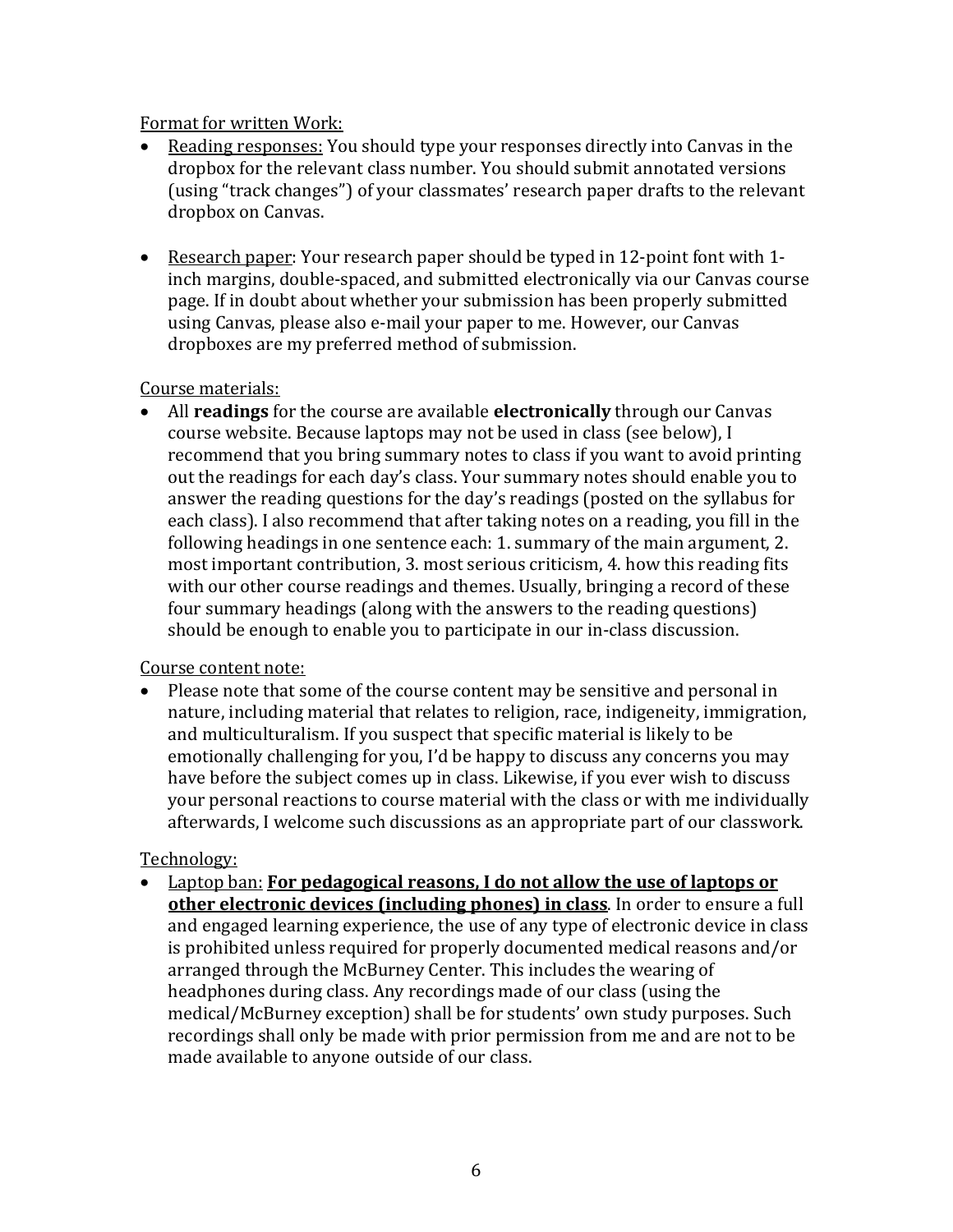• E-mail etiquette: Please e-mail me with any procedural or logistical questions after you have consulted our syllabus and Canvas page and been unable to find the answer there. (If you notice that something is missing or incorrect on Canvas, I would appreciate an e-mail.) In general, you will get better quality feedback and substantive discussion by coming to office hours. All e-mails should include the appropriate form of greeting and be signed with your name. I will not reply to messages that do not include these basic courtesies. In this course (as in life), you should aim to be clear and polite in your e-mails, delete automatic signatures that are not appropriate, and reread your messages before you send them.

#### Academic Misconduct:

The stakes: You have a lot to lose if found to have committed academic misconduct. Misconduct during your undergraduate years may be recorded and submitted to future potential employers and institutions for post-graduate study. If you plan to apply to law school or graduate school, you should realize that any academic misconduct could prevent you from being accepted, or from pursuing your desired profession later on (e.g., practicing law). It is therefore critical that you familiarize yourself with UW's policies and procedures governing academic misconduct:

<http://www.students.wisc.edu/doso/academic-integrity/>

- Plagiarism: Any intentional attempt to claim the work or efforts of another person without authorization or citation constitutes academic misconduct. This includes cutting and pasting text from the web without quotation marks or proper citation, or paraphrasing from the web (or any other source) without crediting the original. I take such actions seriously, and **regularly do antiplagiarism checks on student assignments**. If I suspect that you have plagiarized, I may request an in-person meeting and may penalize you in grading your assignment. Failure to meet with me in person to discuss these issues may result in an "incomplete" for the assignment and potentially for the course. In addition, I may pursue disciplinary measures.
- Other forms of misconduct: Because I grade on a curve, cheating by your classmates affects your grade directly. If you believe that a classmate has committed academic misconduct, report it to me.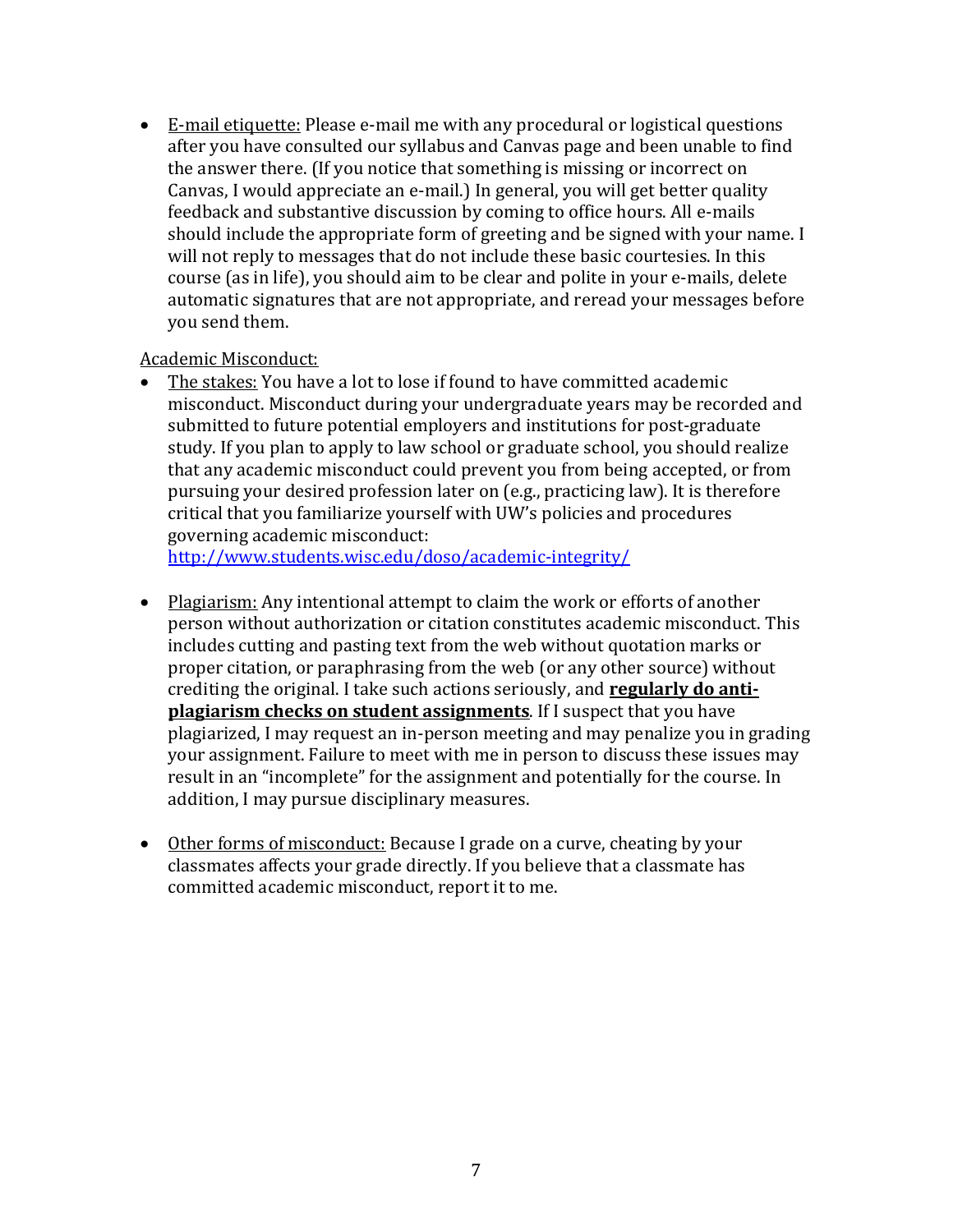## Course reading schedule:

# *LEGAL PLURALISM: THE BIG PICTURE*

- **T, Jan. 21,** *Class 1***: Overview of the course** (no readings) + screening of film (30 min.), *Courts and Councils: Dispute Settlement in India* (UW Center for South Asia, 1981)<sup>1</sup>
- **Th, Jan. 23,** *Class 2***: Introduction to legal pluralism** through current events round-up readings (from the final class of Legal Pluralism, spring 2019) *Q: What conflicts between systems of law, values and norms can you identify from the 2019 news stories here? Which ones pose the hardest dilemmas, to your mind, and why?*
	- Readings posted on course website
- **T, Jan.28,** *Class 3:* **Jigsaw discussion #1—Normative systems across time and place:** Do the ONE set of readings below that will be assigned to you by group (groups A-D to be determined before this class). Be prepared to explain this reading to classmates who have not done the same reading. For further details, see handout (to be distributed and posted in advance):
	- $\circ$  Group A: (1) Inge Kleivan, "Song Duels in West Greenland—Joking Relationship and Avoidance," *Folk* 13 (1971) 9-25; and (2) "Inuit Song Duels from the Canadian Arctic" from Norbert Rouland, "Les modes juridiques de solutions des conflits chez les Inuit*," Etudes Inuit Studies* (1979) vol.3 supp. issue (trans. Mitra Sharafi), 1-2
	- $\circ$  Group B: Gray Cavender, "A Note on Voudou as an Alternative Mechanism for Addressing Legal Problems," *Journal of Legal Pluralism and Unofficial Law* 27 (1988) 1-18
	- o Group C: Allan E. Shapiro, "Law in the Kibbutz: A Reappraisal," *Law & Society Review* 10:3 (1976), 415-38
	- $\circ$  Group D: Thomas Barfield, "Culture and Custom in Nation-building: Law in Afghanistan," *Maine Law Review* 60:2 (2008), 348-73
- **Th, Jan.30***: no class today (recommended: use class time to investigate potential LP paper topics—see posted list and links on Canvas website)*

#### *COMMERCIAL COMMUNITIES*

• **T, Feb.4,** *Class 4:* **\*LP & Property beyond the state**

 $<sup>1</sup>$  A film guide (optional) is posted on our website and available here:</sup> [http://southasia.wisc.edu/wp-content/uploads/2013/07/Courts-and-Councils-](http://southasia.wisc.edu/wp-content/uploads/2013/07/Courts-and-Councils-Dispute-Settlements-in-India.pdf)[Dispute-Settlements-in-India.pdf](http://southasia.wisc.edu/wp-content/uploads/2013/07/Courts-and-Councils-Dispute-Settlements-in-India.pdf)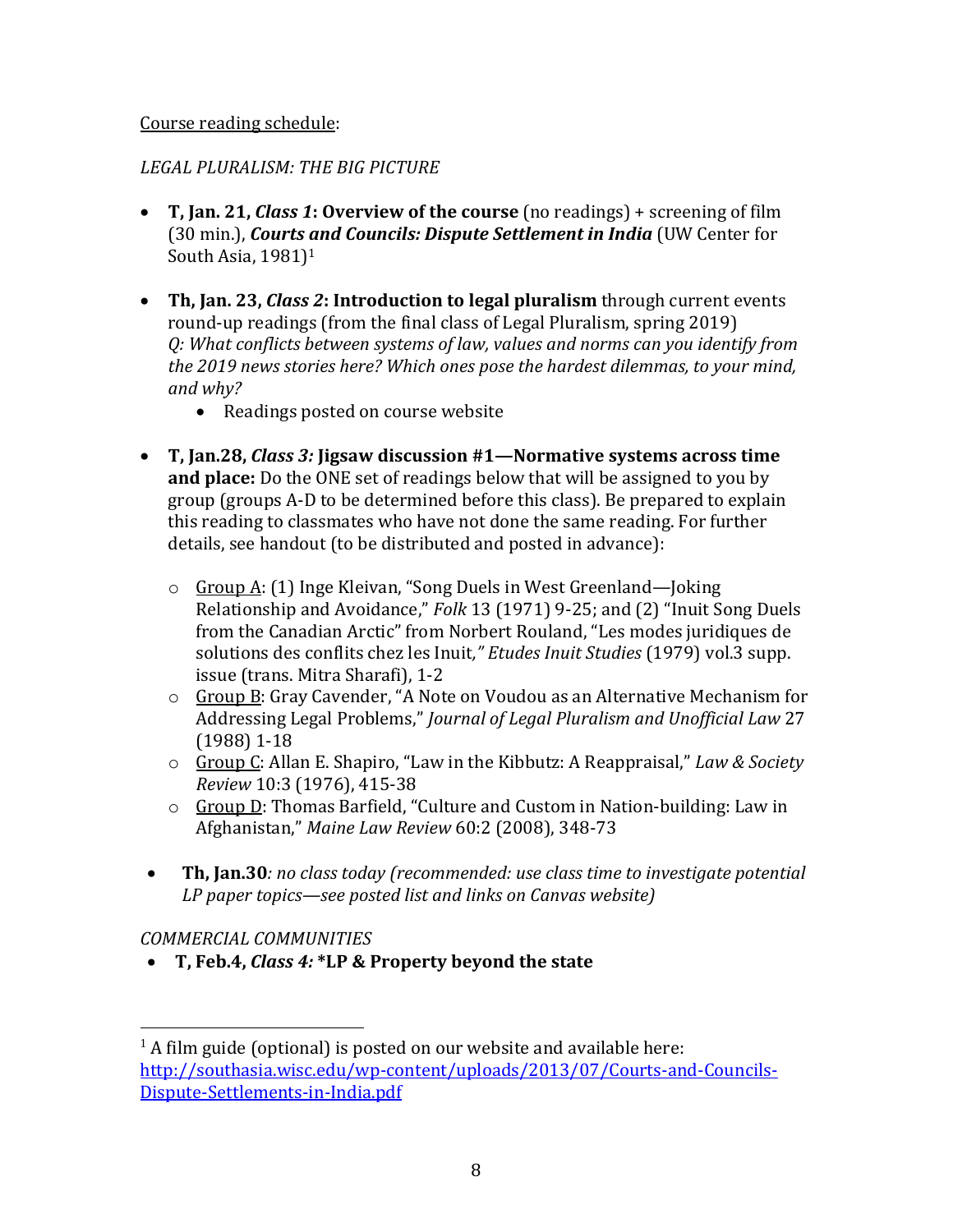- o Robert C. Ellickson, *Order without Law: How Neighbors Settle Disputes*  (Cambridge, MA: Harvard U. Press, 1991), 40-64 (Ch.3: The Resolution of Cattle-Trespass Disputes) *Q: When has the interaction of state and non-state norms caused tension among California cattle ranchers, and which system has generally commanded greater authority among ranchers?*
- **T, Feb.4:** *Sign-up list for research paper topics opens at 7pm (course website): sign up for a topic (max. one person per topic) during the next two weeks; see posted PDF for list of topics*
- **Th, Feb. 6,** *Class 5***: \*Merchants 1—Introduction** 
	- o Eric A. Feldman, "The Tuna Court: Law and Norms in the World's Premier Fish Market," *California Law Rev.* 4 (March 2006), PDF version: 1-29, plus notes

*Q: In what ways does the Tsukiji tuna court in Tokyo operate differently from most state courts, and how does it meet the needs of traders who deal in fish?*

• **T, Feb.11,** *Class 6:* \***Merchants 2— Minority Trading Communities**   $\circ$  Barak D. Richman, "How Community Institutions Create Economic Advantage: Jewish Diamond Merchants in New York," *Law and Social Inquiry* 31 (2006), 1- 21 (originally 383-418), plus notes *Q: How do orthodox Jewish diamond traders function so efficiently and effectively, given the special characteristics of the diamond trade?*

# *ATHLETIC COMMUNITIES*

### • **Th, Feb. 13,** *Class 7***: \*Sports 1—LP & Violence in sports**  o To watch in advance (41 min.): *The Code: Documentary on Fighting in Hockey* (Canadian Broadcasting Corporation, 2016) <https://www.youtube.com/watch?v=qwe6LgsPn-A> *Q. What arguments are made in the debate over whether fighting should continue to be allowed in professional hockey?*

# o **T, Feb. 18,** *Class 8***: \*Sports 2—LP & Chemical substances in sports**

- o Decision in the case of Andreea Raducan, Court of Arbitration for Sport (28 Sept. 2000), 1-9
- o "Entre Nous," *The Advocate* 71:2 (2013), 169-76 (on Lance Armstrong)
- o Podcast to listen to in advance (35 min.): "Gonads: Dutee," *Radiolab* (21 July 2018)<https://www.wnycstudios.org/story/dutee>

*Q: How should sports authorities strive to "get it right," given the situations illustrated by the Andreea Raducan, Lance Armstrong, and Dutee Chand cases?*

• *T, Feb.18: Sign-up list for research paper topics closes at 7pm today (Canvas)*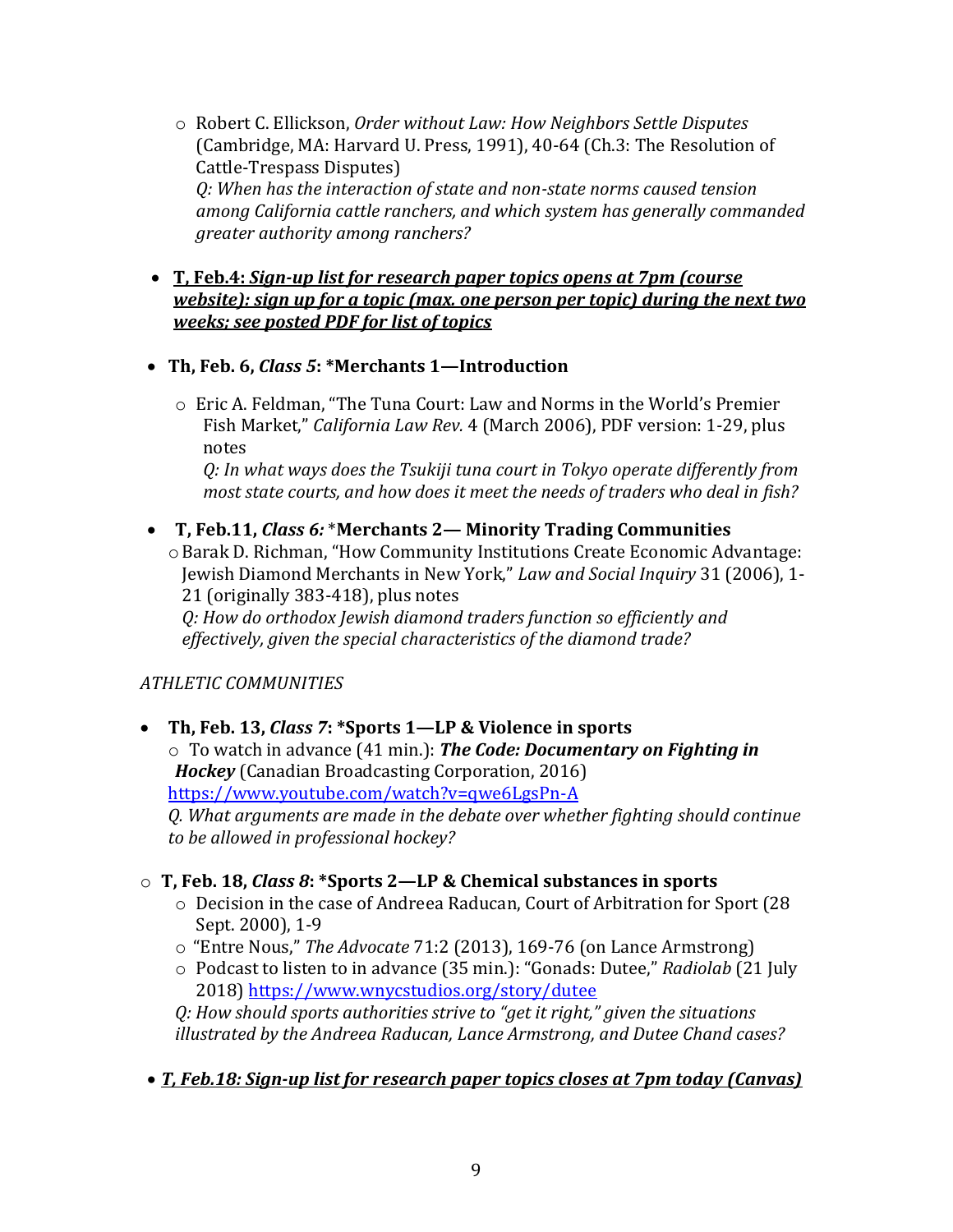#### *VIOLENT COMMUNITIES*

#### o **Th, Feb.20,** *Class 9:* **\*The Feud**

o William Ian Miller, *Bloodtaking and Peacemaking: Feud, Law and Society in Saga Iceland* (Chicago: U. of Chicago Press, 1990), 179-220 (Ch.6: Feud, Vengeance, and the Disputing Process)  *Q: What were the basic rules of the medieval Icelandic feud?* 

#### • **T, Feb. 25,** *Class 10***: \*The Duel**

o David S. Parker, "Law, Honor and Impunity in Spanish America: The Debate over Dueling, 1870-1920," *Law and History Rev.* 19:2 (2001), 311-41 *Q: What groups of men resolved disputes by dueling in Latin America circa 1900, and why was reform (abolition of dueling) so difficult?*

- **Th, Feb. 27,** *Class 11*: \***The Mafia.** Screening of clips from film, *The Godfather* (dir. Francis Ford Coppola, 1972)
	- oPeter Reuter, "Social Control in Illegal Markets" in Donald Black, ed., *Toward a General Theory of Social Control, vol.2* (Orlando: Academic Press, 1984), 40-9
	- oFederico Varese, *The Russian Mafia: Private Protection in a New Market Economy* (Oxford: Oxford University Press, 2001), 1-6 (excerpt from Introduction), 102-20 (Ch.5: The Contract and the Services) *[Note: also available as an e-book via Madcat[: https://www.library.wisc.edu/](https://www.library.wisc.edu/) ] Q: How have the mafia's dispute resolution services operated (in different times and places)? Why and when have they been most effective?*

#### *RELIGIOUS COMMUNITIES*

#### • **T, March 3,** *Class 12:* \***Jewish Law**

o Davina Cooper, "Talmudic Territory? Space, Law and Modernist Discourse," *J. of Law and Society* 23:4 (1996), 529-48

*Q: Why did the proposal to create an* eruv *in the London suburb of Barnet cause controversy in the 1990s? What were the arguments for and against, and who made them?*

#### • **Th, March 5,** *Class 13:* **\*Islamic Law**

- oWael B. Hallaq, *An Introduction to Islamic Law* (Cambridge: Cambridge U. Press, 2009), 57-71 (Ch.5: Shari'a's society), with glossary and chronology (for reference)
- oFatwa by the Ayatollah Khomeini on sex-reassignment surgery (1987) in M. Alipour, "Transgender Identity, The Sex-Reassignment Surgery Fatwās and Islāmic Theology of A Third Gender," *Religion and Gender* 7:2 (2017), 170
- oSheikh Yusuf al-Qaradawi and others, "Fatwa on American Muslims in the US Military" (27 Sept. 2001), PDF version: 1-4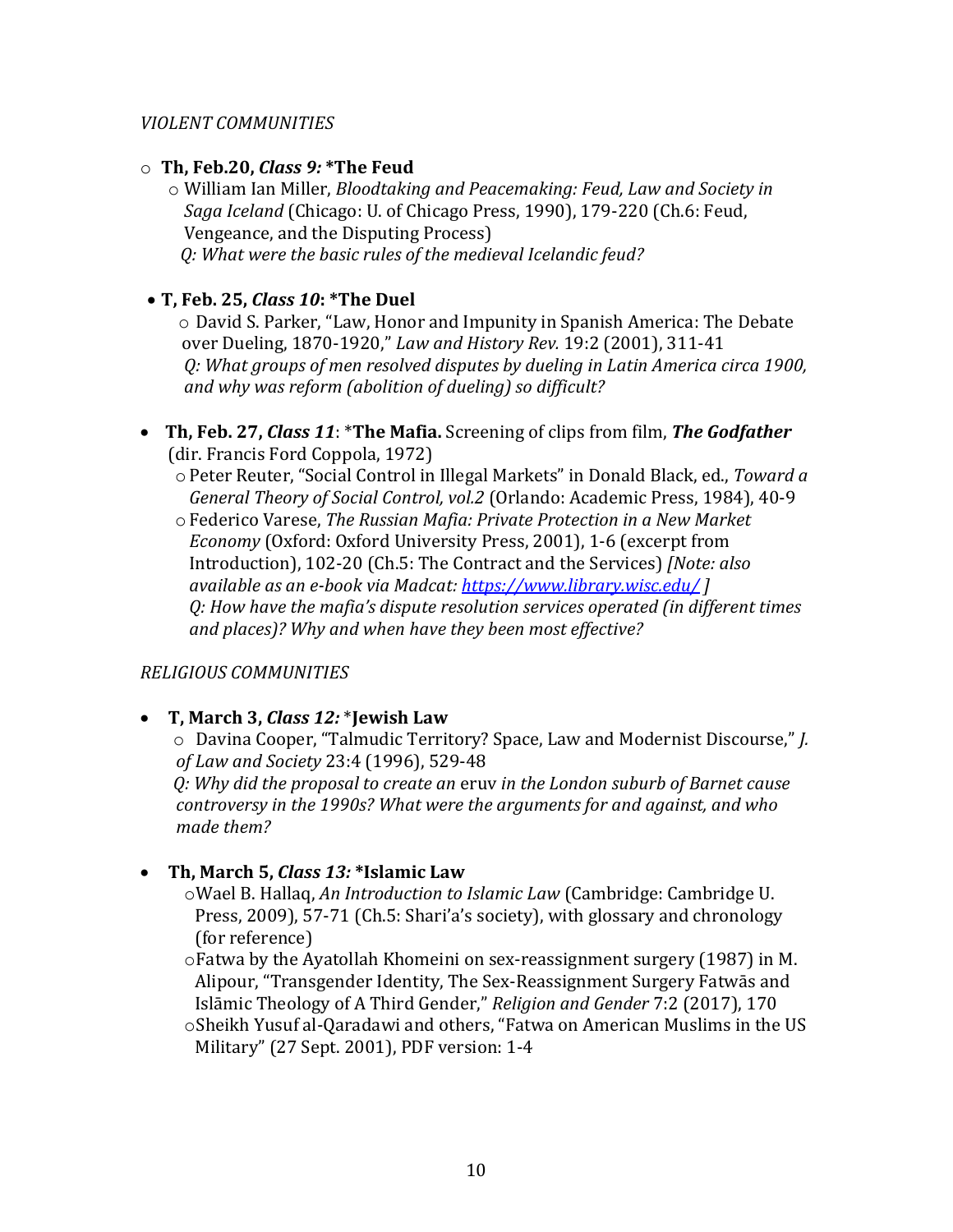oselection of cyberfatwas (on adoption, finance, and organ transplants) from Islam Question & Answer and Islam Online Archive websites (1998-2018), PDF version: 1-6

o"Islamic finance: the future is great, believes Dr. Kamal Munir," Judge Business School, University of Cambridge (7min.02): [https://www.youtube.com/watch?v=n8NdJl\\_5g0o](https://www.youtube.com/watch?v=n8NdJl_5g0o) *Q: What were the basic features and figures of Islamic legal systems before* 

*European colonial rule in the Muslim-majority world, and how may Islamic law seem different now (on the basis of the fatwas and video assigned)?*

- **T, March 10,** *Class 14:* **Closed-book midterm exam in Sewell Social Science computer lab, room 3218.** *Please note that our exam will \*not\* be held in our usual classroom or building.*
- **Th, March 12,** *Class 15***: \*Catholicism and Canon Law** 
	- o John H. Langbein, Renée Lettow Lerner and Bruce P. Smith, *History of the Common Law: The Development of Anglo-American Legal Institutions*  (Austin: Wolters Kluwer, 2009), 125-37, plus notes
	- o Podcast to listen to in advance: "Act One: Confession" (interview with Patrick Wall; 21 min.) of "Enemy Camp 2010," *This American Life*: [http://www.thisamericanlife.org/radio-archives/episode/404/enemy](http://www.thisamericanlife.org/radio-archives/episode/404/enemy-camp-2010)[camp-2010;](http://www.thisamericanlife.org/radio-archives/episode/404/enemy-camp-2010) or read transcript (PDF version: 1-10)
	- *Q: What features made canon law (the ecclesiastical law of the Catholic Church) different from English common law during the Middle Ages, and how may priestly sex abuse be a story about legal pluralism today?*

# *Sat., March 14-Sunday, March 22: spring break*

- **T, March 24,** *Class 16:* **\*Protestant Christian traditions and Law**
	- o Carol Weisbrod, "Utopia and the Legal System," *Society* (Jan.-Feb.1988), 62-5
	- o Sarah Barringer Gordon, *The Mormon Question: Polygamy and Constitutional Conflict in Nineteenth-century America* (Chapel Hill: U. of North Carolina Press, 2002), 1-15 (from Part One: The Laws of God and the Laws of Man), 97-107 (from Ch.3: The Logic of Resistance), plus notes
	- *Q: How did Christian Utopian and Mormon communities engage with the law of the state (government) in the 19th-c. US, and with what results?*
- **Th, March 26:** *Class 17:* **Jigsaw discussion #2—LP, food & religion:** Do the ONE set of readings below that will be assigned to you by group (groups E-H to be determined before this class). Be prepared to explain this reading to classmates who have not done the same reading. For further details, see handout (to be distributed and posted in advance):
	- o Group E: (1) Rohit De, *A People's Constitution: The Everyday Life of Law in the Indian Republic* (Princeton: Princeton University Press, 2018), 123-7,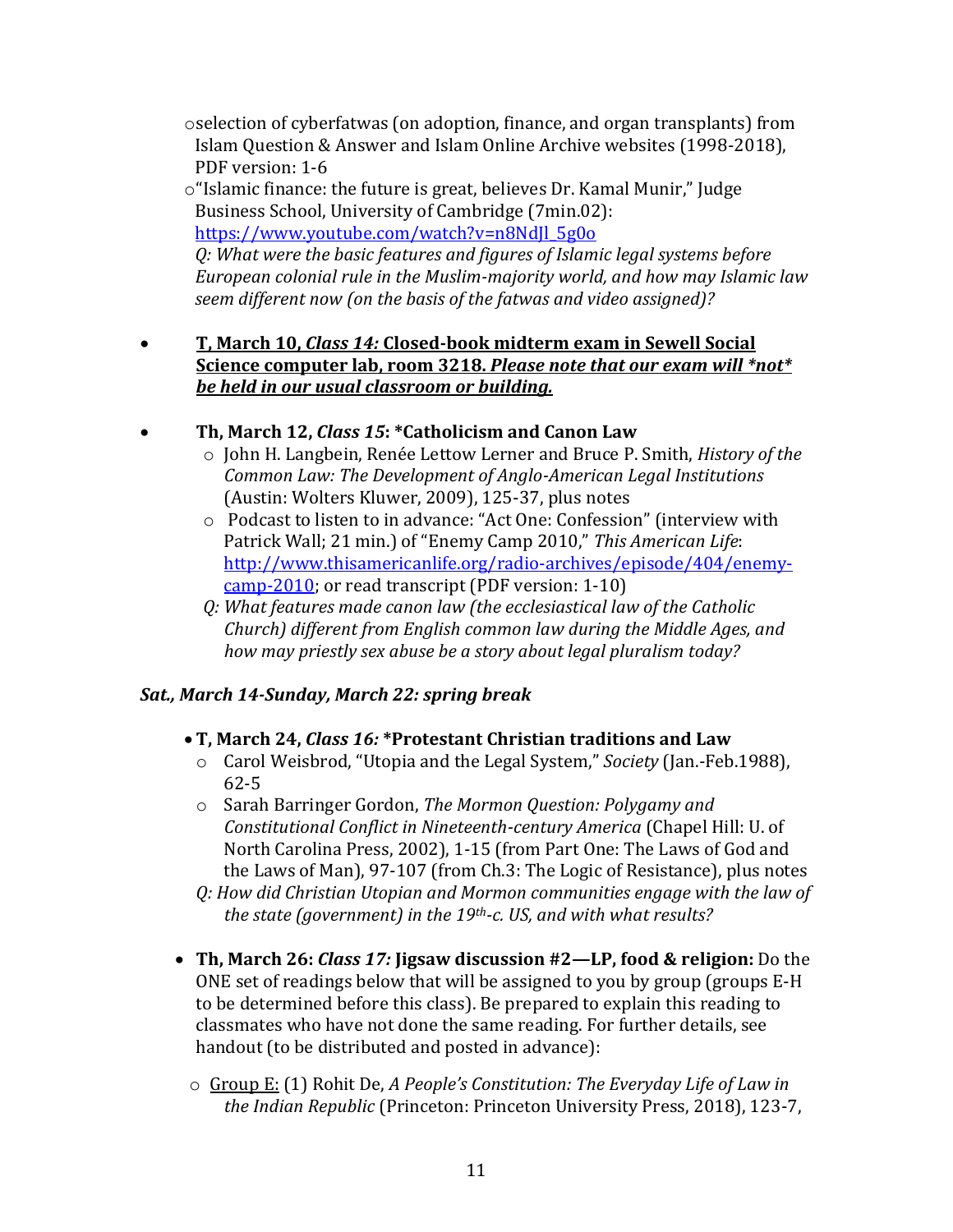148-68 (from Ch.3. The Case of the Invisible Butchers: Economic Rights and Religious Rights); and (2) Iain Marlow, "Cow Vigilantes in India Killed [at Least 44 People, Report Finds,](https://www.bloomberg.com/news/articles/2019-02-20/cow-vigilantes-in-india-killed-at-least-44-people-report-finds)" *Bloomberg News* (21 Feb. 2019), PDF version: 1-3

- o Group F: Paul S. Drazen, "The Dietary Laws" in Martin S. Cohen and Michael Katz, eds, *The Observant Life: the wisdom of Conservative Judaism for contemporary Jews* (New York: Aviv Press, 2012), 305-38
- $\circ$  Group G: (1) Muhammad Samiullah, "The Meat: Lawful and Unlawful in Islam," *Islamic Studies* 21:1 (1982), 75-77; and (2) Febe Armanios and Boğaç Ergene, *Halal Food: A History* (New York: Oxford University Press, 2018), 70-84 (from Ch.3: Slaughter), 165-77 (from Ch.7: Manufactured Products), plus glossary (for reference)
- o Group H: (1) James Laidlaw, *Riches and Renunciation: Religion, Economy, and Society among the Jains* (Oxford: Clarendon, 1995), 151-72 (Ch.7: The Ascetic Imperative); and (2) Andrew Buncombe, "[The vegetarian town:](https://www.independent.co.uk/news/world/asia/the-vegetarian-town-they-wouldn-t-hurt-a-fly-but-the-jains-upset-palitana-with-meat-free-plea-9588087.html)  [They wouldn't hurt a fly but the Jains upset Palitana with meat](https://www.independent.co.uk/news/world/asia/the-vegetarian-town-they-wouldn-t-hurt-a-fly-but-the-jains-upset-palitana-with-meat-free-plea-9588087.html)-free plea," *Independent* (UK) (6 July 2014), PDF version: 1-2

# *INDIGENOUS, MINORITY & IMMIGRANT COMMUNITIES IN THE WESTERN WORLD*

- **T, March 31,** *Class 18*: Screening of clips from film, *Tribal Justice* (Anne Makepeace, 2017) (no readings)
- **Th, April 2,** *Class 19:* **\*Indigenous peoples & law in Australia & North America**
	- o Truth and Reconciliation Commission of Canada (TRCC), *Honouring the Truth, Reconciling for the Future: Summary of the Final Report of the Truth and Reconciliation Commission of Canada* (2015)*,* v-vi (Preface), 1- 6 (from Introduction)
	- o TRCC, *Canada's Residential Schools: The History, Part 1: Origins to 1939. The Final Report of the Truth and Reconciliation Commission of Canada, Vol.1* (Montreal and Kingston: McGill-Queen's Press, 2015), 629, 634-42 (from Ch.27. Separating children from their traditions: 1867-1939)
	- o Rob Riley, "Aboriginal law and its importance for Aboriginal people: observations on the task of the Australian Law Reform Commission" in Bradford W. Morse and Gordon R. Woodman, eds., *Indigenous Law and the State* (Dordrecht: Foris, 1987), 65-70
	- *Q: How have settler colonial governments and their successor states interacted with indigenous customary norms and cultures in North America and Australia since the 19th century, and with what indigenous responses?*

#### *Th, April 2 (by 12 noon): start of rolling submission deadline for first draft of research paper. Your first draft is due by 12 noon one week \*before\* the date of your in-class presentation. Presentations will take place during Class 21-24.*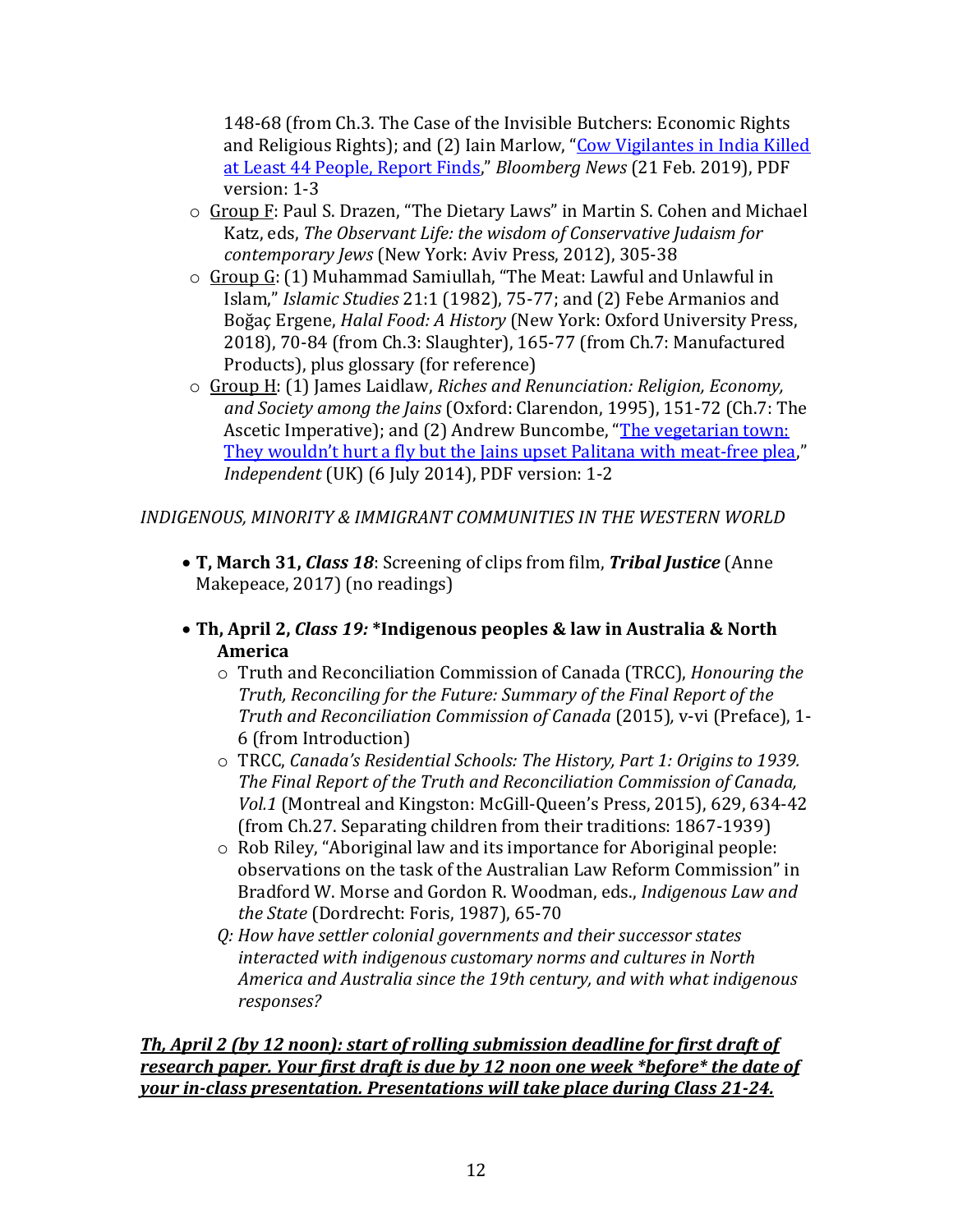# • **T, April 7,** *Class 20:* **\*The Cultural Defense**

oAlison Dundes Renteln, "The Use and Abuse of the Cultural Defense," *Canadian J. of Law and Society* 20: 1 (2005), 47-67 *Q: What are the arguments for and against convicting a person of manslaughter instead of murder (thereby reducing the sentence) on the grounds that the accused was responding to some culturally (or religiously) provocative act?*

## *PRESENTATIONS*

For classes 21-24: *For the next four class sessions, you will present findings from your research paper (first draft) in a short presentation (no powerpoint), followed by Q&A from classmates. Another assigned group of students will read presenters' first drafts in advance. They will use "track changes" to provide comments and questions. These annotated versions of each first draft will be read by instructor and forwarded to the authors shortly before their presentations. After their presentations, authors will revise their papers in light of their classmates' written and in-class feedback. Authors must submit with their final draft a short cover note describing changes made in response to classmates' comments. Students who are not in the group assigned to provide feedback may also read presenters' first draft and submit comments and questions to instructor, who will forward them to the author. Providing feedback on this optional basis will be factored into your participation grade.*

- **Th, April 9,** *Class 21:* **Presentations of Group 1**, with written feedback from **Group 4** (feedback due the day before by 12 noon)
- •**T, April 14,** *Class 22:* **Presentations of Group 2**, with written feedback from **Group 1** (feedback due the day before by 12 noon)
- **Th, April 16,** *Class 23***: Presentations of Group 3,** with written feedback from **Group 2** (feedback due the day before by 12 noon)

*Th, April 16 (by 12 noon): start of rolling submission deadline for final version of research papers. Your finished paper is due (with cover note explaining changes made in response to classmates' comments) by 12 noon one week \*after\* the date of your in-class presentation.*

• **T, April 21,** *Class 24:* **Presentations of Group 4,** with written feedback from **Group 3** (feedback due the day before by 12 noon)

*INDIGENOUS, MINORITY & IMMIGRANT COMMUNITIES (CONTINUED)*

• **Th, April 23,** *Class 25***: Jigsaw discussion #3—LP & immigrant/minority communities in the western world**: Do the ONE